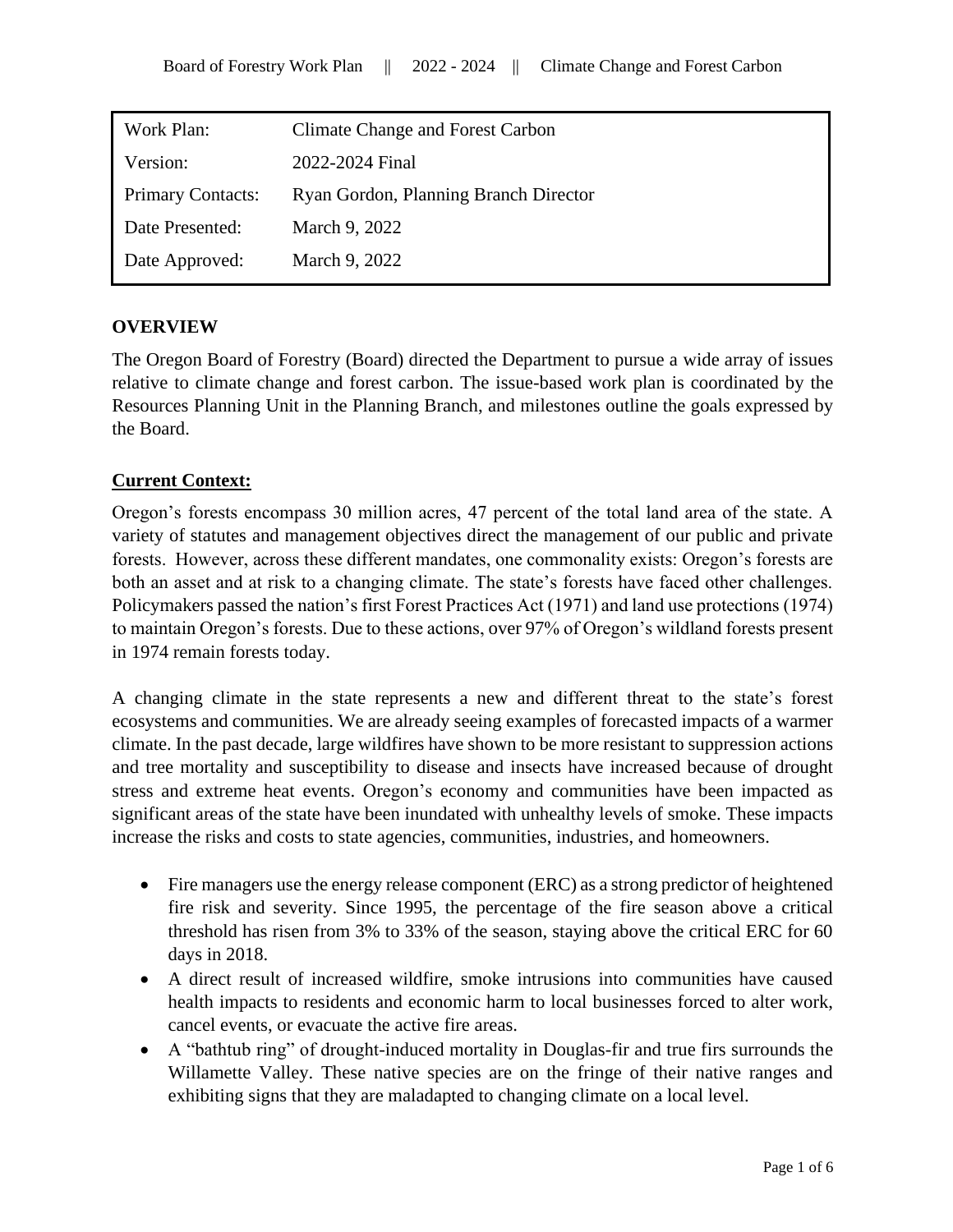• Extreme heat events have resulted in damage to foliage across landscapes and many different ecotypes, from the coast to the mountains to the urban setting. The full impact of these heat events is still unclear but has a high damage potential.

While the most visible result of climate change at this time is an altered fire environment, there are many other impacts less well understood and studied. Many of these impacts are currently subject to research and monitoring, including species susceptibility to drought and the movement of tree species based on adaptive traits and environmental conditions.

### **Summary of Work to Date**

#### *Climate Change and Carbon Plan (2020-2021)*

The Climate Change and Carbon Plan (CCCP) was initiated following a request by the Governor's Office that the department creates a plan that would place it as a leader in climate-smart forestry in the region. Department staff initiated this work with the Board, the state forester, and the executive team with that direction. Throughout the waning months of 2020 and throughout 2021, staff have developed drafts of the CCCP and conducted public and stakeholder outreach efforts. Following a late summer Board workshop with the executive staff, the final edits were incorporated, and the plan was approved by the Board at the November 2021 meeting.

The plan intends to act as a visioning document, a road map, for the department as it implements the tenets of climate-smart forestry. This document will be utilized throughout the implementation and planning processes across all areas of the department. Being a living document, it will go through assessment and future revision (likely target of 2026 for revision approval). Incorporation of the CCCP will take place in processes like the Forest Management Plan, Implementation Plans, and also provide a guiding path for the Forestry Program for Oregon revision (in the Overarching Issues workplan).

### *Department of Justice Carbon and climate Statutory Authority Analysis (2020)*

A request to the Department of Justice (DOJ) for legal analysis to inform the board of its statutory authority relative to forest carbon and climate interests, provided awareness and context for the extent to which board climate and carbon policy considerations can be made.

#### *Oregon Forest Ecosystem Carbon Report (2019-2020)*

The development of a forest carbon accounting framework for Oregon began with the first iteration of the Oregon Forest Ecosystem Carbon Report (FECR) in 2018. This work was developed in collaboration with the US Forest Service Forest Inventory Analysis (FIA), provided estimates of the stocks and flux of carbon in Oregon's forests, and is compatible with California and Washington for regional analyses. This work will be updated regularly with the continuous remeasurement of FIA field plots and provides a mechanism for monitoring the rate of carbon sequestration in Oregon's forests that is fundamental to evaluating forest conditions and trends, the effect of current forest practices, and potential policy options for forest carbon mitigation.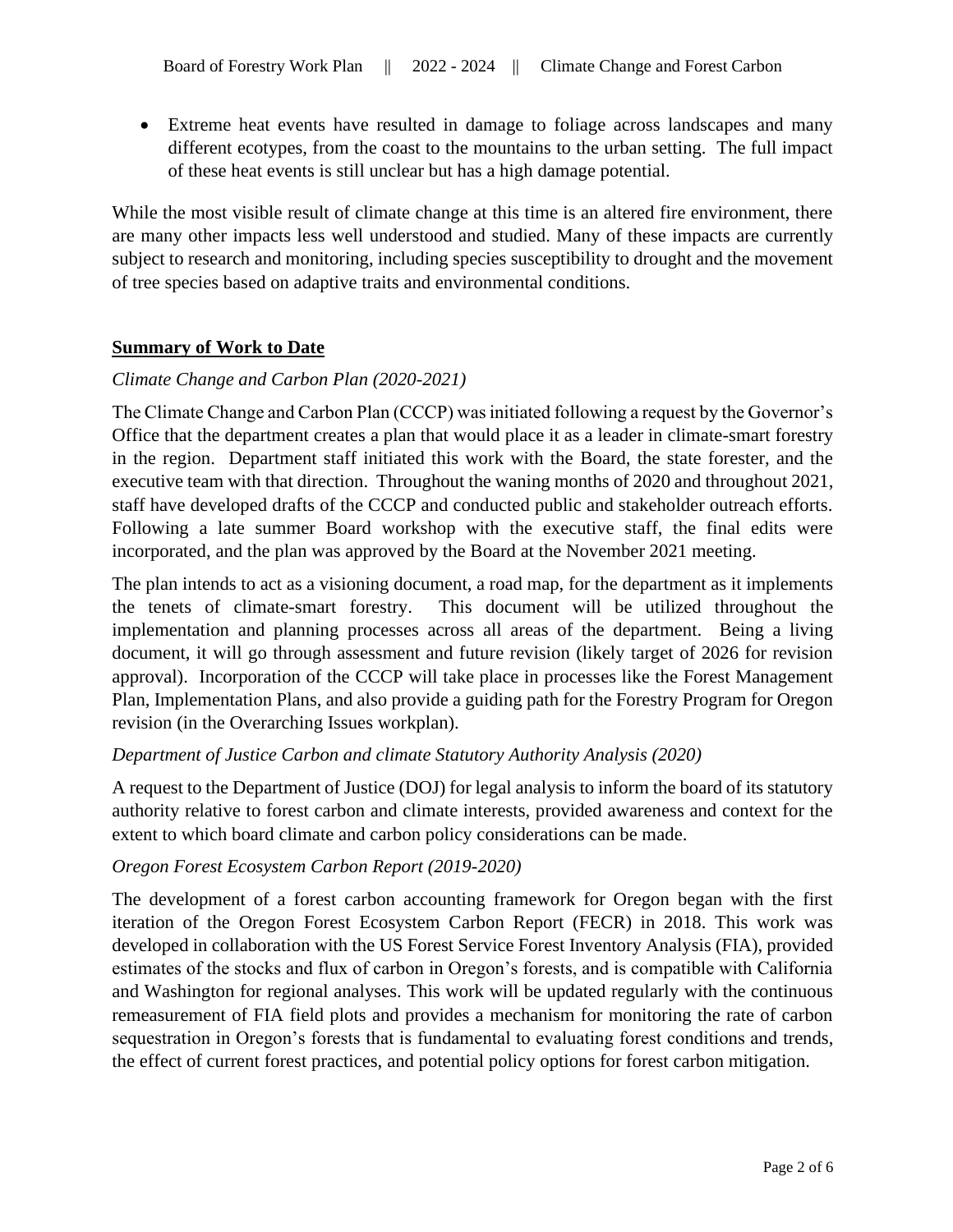### *Oregon Harvested Wood Products Carbon and Oregon Sawmill Energy Report (2020-2021)*

The analysis in the Oregon Harvested Wood Products Report which is called for in the work plan along with the Sawmill Energy Report provides the carbon-in-wood-products dimension of Oregon's forest carbon accounting framework. A significant portion of the flux in forest carbon occurs through the removal and production of forest products, which can retain carbon for long periods of time. This report provides an evaluation of how much carbon is stored in wood products, in landfills, or has been emitted back to the atmosphere and will be updated regularly. The Sawmill Energy Report (2021) is based on a survey of Oregon's sawmills and provides estimates of the energy use and production at those mills along with the amount of associated emissions. Like the Forest Ecosystem Carbon Report, this report will continue iteratively as it was designed to utilize fixed data collection conducted by the USDA every three to four years and will be updated on a four-to-five-year basis to reflect new data and improved methodologies. Together with the Forest Ecosystem Carbon Report these reports provide:

- 1. A framework for evaluating how Oregon's forests and wood products are contributing to carbon sequestration; and
- 2. A foundation of information for understanding the dynamics of the forest carbon, and baseline to compare the effect of management practices or potential carbon mitigation policies.

# *Temperate Forest Climate and Carbon Memorandum of Understanding and Regional Collaboration (2019-2020)*

Forest Carbon and Climate Change are shared interests not limited by borders. Neighboring states initiated an evaluation of forest carbon and flux and became aware of complementary interests and needs. States formalized a working and knowledge-sharing relationship with the Temperate Forest Climate and Carbon Memorandum of Understanding (MOU). The MOU and regional collaboration allow broader and more robust coordination and accountability relative to the evaluation of forest carbon, flux, accounting, and mitigation interests, opportunities, and challenges.

### **WORK PLAN ITEMS**

### **Topic A: Climate Change and Carbon Plan Tracking**

With the approval of the Climate Change and Carbon Plan at the November 2021 Board meeting, various divisions, and programs have begun working on the implementation of the goals and supporting actions. The Planning Branch intends to bring an informational item to the Board with an update on the progress made on that implementation and two years following the plan approval. This will help the board to know how the Department is doing in relation to its goals and what adjustments should be made to work plans and policy direction moving forward.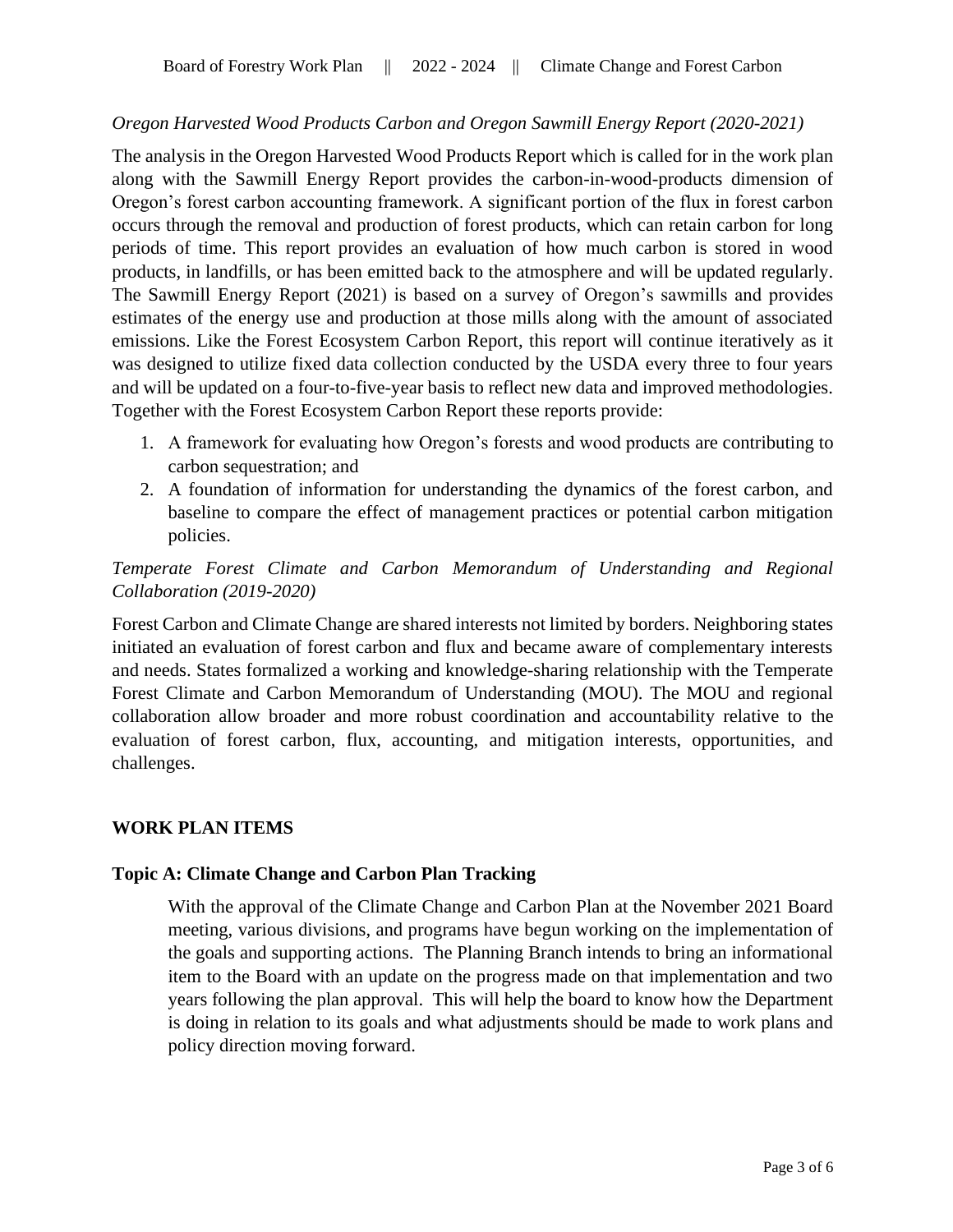### **TOPIC B: Framework for Climate Change Assessment**

- 1. *Develop a framework the Department can utilize to conduct analysis of policy changes, rule development, or rule revisions and their interaction with climate change related variables.* This work plan item includes the creation of a policy analysis tool to look at proposed or current statutes and rules to assess the impacts of climate change relative to achieving desired outcomes of those policies. Ideally, this would allow any facet of the Department to utilize the framework to identify the costs, benefits, and trade offs of the proposed actions as well as the potential
- 2. *Identify social interactions with climate change assessments.* This work plan item follows part 1 (above) and would be sequenced with that analysis. The goal is to identify how climate-impacted communities are specifically affected by a policy or rule development or revision with future projections.

### **TOPIC C: American Forests – Carbon & Climate Change Modelling**

1. *In July of 2021, ODF entered into a partnership with American Forests to use the Carbon Budget Model (CBM) to simulate baseline and alternative forest management scenarios for carbon mitigation in Oregon.* Results will be consistent across the Pacific Coast states because this research project will be conducted simultaneously with California in a partnership with CalFire and American Forests. The project will include technical collaboration with the Forest Inventory and Analysis program and British Columbia Forest Service and continue the stakeholder engagement process used to produce the Forest Ecosystem Carbon Inventory 2001-2016 and the Harvested Wood Products Carbon Inventory 1906-2018.

Research to simulate the carbon consequences of forest management scenarios is complex and requires numerous decisions at each phase of the process which includes: 1) development of region-specific forest growth and yield data, 2) identifying baseline and alternative scenarios of forest management, 3) parameterizing the model, 4) running the scenarios with the CBM forest simulator, 5) interpretation of results and 6) producing a final report. Results of the modeling will track carbon from the atmosphere through harvested wood products and will be followed by an economic analysis. Updates on significant progress will be provided on a regular basis to the Board of Forestry and stakeholders. Final results and a presentation to the Board of Forestry are expected by June 2023.

# **Topic D: Participation in the Temperate Forest MOU and Work with the USFS PNW Research Station on Forest Carbon Co-Production efforts**

1. *The Department has been working with the other Pacific states and British Columbia on the Temperate Forest MOU.* This work plan item continues this focus and highlights the important role that cross-agency/cross-border work is for fully understanding the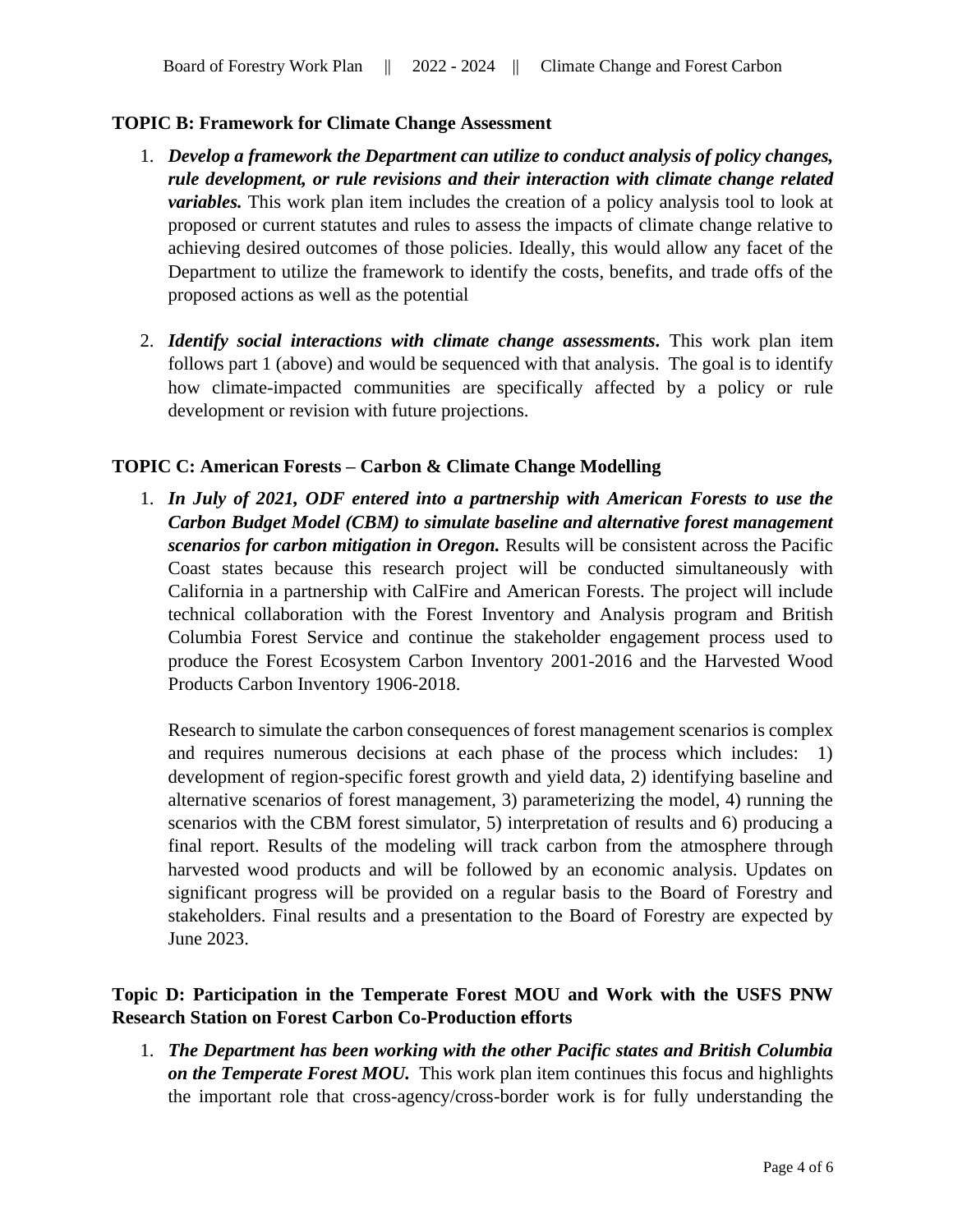impacts of climate change and its influence on the forest environment, harvested wood products, and the flow of wood fiber across the region.

- 2. *Additional work has been taking place with the Research Station to assess research and models related to carbon flux in forests*. This will continue and will include work on social dimensions as well as the influence of fire regime shifts (particularly west slope Cascades fires).
- 3. *Enhanced forest change awareness, Changes in Forest Composition, and model improvement stemming from ongoing work related to the carbon accounting framework (2020-2021).* Stemming from ongoing work related to developing the carbon framework, climate change is predicted to cause changes in the current geographic distribution of trees and other forest plants. We are currently collaborating with the US Forest Service Forest Inventory and Analysis (FIA) and Groom Analytics to use the remeasured FIA plots to evaluate how the distribution of forest species may be affected by changes in climate or other controlling factors. This project is expected to be completed before June 2023 and will result in a peer-reviewed article published in a leading scientific journal. This research will represent the first statistical analysis of the FIA remeasurement data to understand the effect of climate change on forest species geography.

### **Topic E: Estimation of the Department Greenhouse Gas footprint**

1. *The Resource Planning Program of the Planning Branch will undertake a third-party assessment of the agency's greenhouse gas footprint.* This effort will include a holistic look at the department's operations and include emissions attributable to energy use, fossil fuel usage for daily operations, emissions from forest management activities as best can be captured, among other sources of emissions. While there is a statewide effort being led through a centralized process, the operations that the Department is engaged with are beyond the scope of that effort and warrant a deeper dive. Work to establish this baseline of emissions and footprint were identified as needs in the Climate Change and Carbon Plan for the agency.